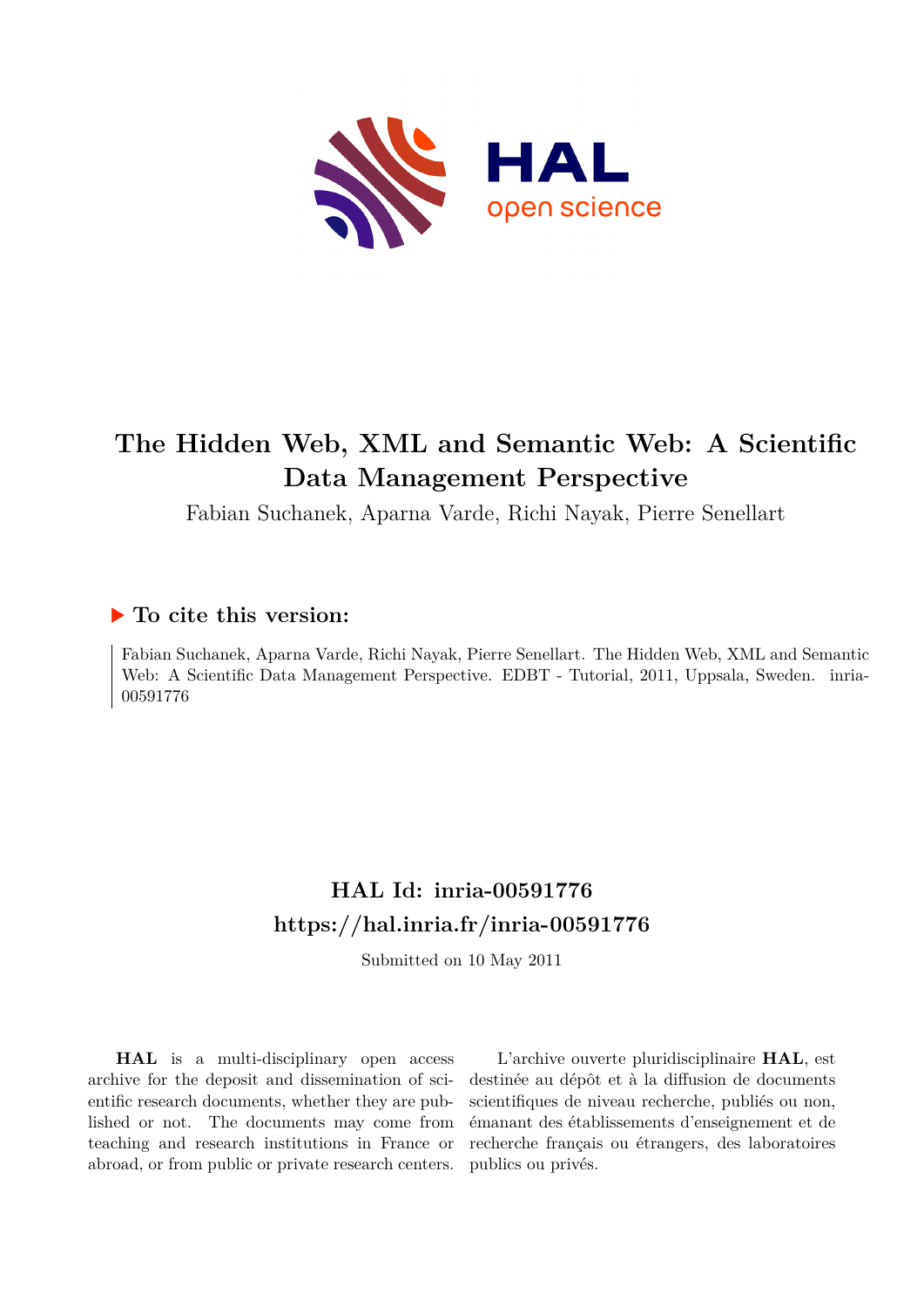# **The Hidden Web, XML and the Semantic Web: Scientific Data Management Perspectives**

Fabian M. Suchanek \*

INRIA Saclay Paris France

Aparna S. Varde Dept. of Computer Science, Montclair State University Montclair, NJ USA

fabian@suchanek.name vardea@montclair.edu

#### **ABSTRACT**

The World Wide Web no longer consists just of HTML pages. Our work sheds light on a number of trends on the Internet that go beyond simple Web pages. The hidden Web provides a wealth of data in semi-structured form, accessible through Web forms and Web services. These services, as well as numerous other applications on the Web, commonly use XML, the eXtensible Markup Language. XML has become the *lingua franca* of the Internet that allows customized markups to be defined for specific domains. On top of XML, the Semantic Web grows as a common structured data source. In this work, we first explain each of these developments in detail. Using real-world examples from scientific domains of great interest today, we then demonstrate how these new developments can assist the managing, harvesting, and organization of data on the Web. On the way, we also illustrate the current research avenues in these domains. We believe that this effort would help bridge multiple database tracks, thereby attracting researchers with a view to extend database technology.

### **Categories and Subject Descriptors**

H.2.8 [Database Management]: Database Applications – Scientific databases, H.3.3. [Information Search and Retrieval] – Search process

#### **General Terms**

Design, Human Factors, Performance

#### **Keywords**

Deep Web, Domain-Specific Markup Languages, Hidden Web, Multidisciplinary work, Scientific data, Semantic Web, XML.

### **1. INTRODUCTION**

#### **1.1 Background and Motivation**

The Web has revolutionized the way we seek information. It covers domains as diverse as education, entertainment, business,

Permission to make digital or hard copies of all or part of this work for personal or classroom use is granted without fee provided that copies are not made or distributed for profit or commercial advantage and that copies bear this notice and the full citation on the first page. To copy otherwise, to republish, to post on servers or to redistribute to lists, requires prior specific permission and/or a fee.

EDBT 2011, March 22-24, 2011, Uppsala, Sweden.

Copyright 2011 ACM 978-1-4503-0528-0/11/0003 ...\$10.00.

Richi Nayak

Computer Science Discipline, Queensland University of Technology Brisbane, Australia

Pierre Senellart \* Institut Télécom; Télécom Paristech; CNRS LTCI Paris France

r.nayak@qut.edu.au

pierre@xsenellart.com

and even health. It has evolved into a publishing medium, a global information repository and a global electronic market. From a user's perspective, the Internet is mainly a source of Web pages. Yet, there is much more to the Web than HTML pages. Much of its content lies in databases behind the Web. This content, called the hidden Web, is accessible only through Web forms or through specific Web services. It is estimated that the hidden Web contains orders of magnitude more data than the visible Web. Yet, despite its providing structured data, it is not obvious how to access this data by a machine. In order to make use of this wealth of information, Web forms have to be found and filled in, and the requested answers have to be analyzed and understood. Through the medium of this tutorial, we show the newest research trends in the area of the hidden Web and tell the story of various early successes. We also focus on the Web developments in two other exciting areas, namely XML and the Semantic Web.

The increasing use of XML is an interesting trend on the Web. XML, the Extensible Markup Language, is a W3C standard for the exchange of semi-structured data. Through XML, it has become possible to transfer data between systems as diverse as databases, Web services, semantic knowledge bases or end user applications in one common file format. Yet, XML by itself defines just the abstract syntax, the hull of the information. It does not standardize the semantics or the structure of the data. This is the role of domain-specific markup languages (DSMLs). In this tutorial, we explain the design principles of DSMLs and how they blend into XML. We first give an overview of the most established DSMLs, thereby diving into the realm of real-world XML as it is used on the Web. We then also show how various mining techniques can be applied to XML data for better knowledge discovery.

The latest development on the Web is the Semantic Web – the newly growing structure of computer-processable meaningful information. With its W3C standards RDF and OWL, the Semantic Web aims to unify the way semantic information is stored and exchanged, making it possible for one system to not just read, but also "understand" the data from another source. Our tutorial provides basic literacy with these standards. We also show where the Semantic Web has already taken off – with example knowledge bases from the science domain, the music domain or indeed general common sense knowledge. Still, the Semantic Web is in its infancy. Numerous challenging research questions, e.g., in areas of information reconciliation and knowledge representation, still long to be answered.

\* The work was partially funded by the ERC grant Webdam.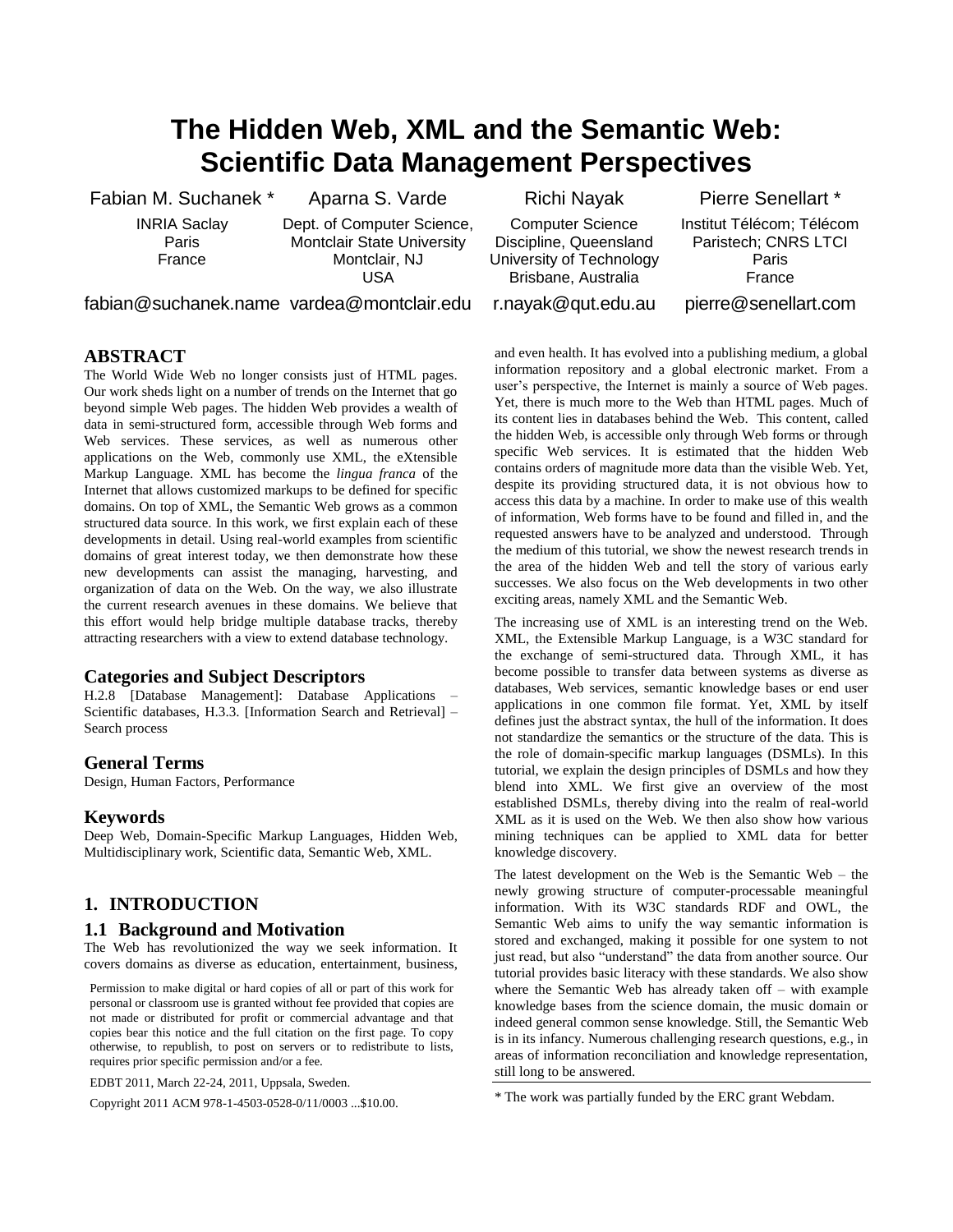# **1.2 Goals**

The overall goal of this tutorial is to show how all these diverse trends can be used for data management. As an example, we choose the scientific domain. Interdisciplinary research has attracted tremendous interest in recent years with the emerging need for computer scientists to work across domains. This has led to significant development of techniques and standards that use computational principles to solve challenging real-world problems in specific domains, with new theories being proposed as needed. In the last decade, a large part of this research has occurred in the field of scientific domains. Management of scientific data has accordingly become an exciting interdisciplinary field of study. Moreover, in this age of globalization, it is imperative to share the information with communities of scientists and related professionals from all over the world through the Web. We therefore shed light on new methods of scientific data management on the Web. On the way, we illustrate the various research questions in these domains that are still unanswered.

We aim to use various examples from scientific data throughout including markup languages specifically developed for scientific domains. For instance, we show how data about Cédric Villani (recipient of the Fields Medal 2010) and his works can be stored and retrieved using each of these technologies. Data on his research, not so obvious from the surface Web, can be found using intentional and extensional approaches in the hidden Web. Meaningful data extraction about him, including personal information that requires some human reasoning, can be carried out using Semantic Web technologies. XML and its domainspecific markup languages such as MathML, can store additional information, such as mathematical data, in an expressive Webbased format.

These technologies are by no means finalized. This tutorial thus endeavors to highlight the open issues in these domains and point out the hot spots of today's research. It would thus encourage future work across these areas, opening new avenues for research and development, especially propelling further research in areas that blend these technologies.

## **1.3 Outline**

This tutorial is organized in three parts, each one focusing on one aspect of scientific data management. The first part delves into the hidden Web (also known as the deep Web or invisible Web), explaining how it can be used for storing and retrieving scientific information. The second part focuses on XML data management along with domain-specific markup languages (DSMLs), particularly with respect to modeling and mining scientific data. The third part presents the details of the Semantic Web with emphasis on its usefulness for managing scientific data.

## **2. SCIENTIFIC DATA MANAGEMENT**

#### **2.1 The Hidden Web**

It is impossible to reach the whole content of the World Wide Web by just following hyperlinks. Rather, some Web pages create their content on demand if the user fills out and submits a Web form. These forms are typically interfaces to databases stored on Web servers, which are usually not directly accessible. A reason behind this may be that the Web site owner wants to keep control on how the information is accessed. Some hidden Web pages are "Yellow pages" services and other kinds of directories; others are library catalogs, weather forecast services, geo-localization services, commercial product catalogs or administrative sources such as the database of the United States census bureau.

As an example in the scientific data management domain, let us consider the following task: "Retrieve all articles published by Cédric Villani." This information is most likely available from the surface Web, but a classical Web crawler would have to explore a large number of documents, and then use some heuristics or classification techniques to determine the relevant ones. This is a time-consuming and imprecise process. On the other hand, using services of the hidden Web, this becomes a very simple task: simply use the advanced querying capabilities of a publication database, such as Google Scholar.

The question is how users can benefit from this vast source of information. How can they discover it, index it, and be able to use it automatically for a given task? We review some ways to tackle these challenges. We focus here especially on unsupervised and semi-supervised approaches for knowledge discovery over the hidden Web such as [11], more adapted to the scale and diversity of the Web than supervised methods. Most current approaches can be roughly classified [9] into *extensional* or *surfacing* strategies (retrieving information from the hidden Web and storing it locally to process it) and *intentional* or *integration* strategies (analyzing services to understand their structure, store this description, and use it to forward users' queries to the services). By covering these two avenues, we give an overview of the most important current approaches of data management on the hidden Web.

#### **2.2 XML and DSMLs**

With the continuous growth in XML-based data sources, especially in scientific applications, the ability to manage collections of XML documents becomes increasingly important [7]. In such applications, it is useful to capture the reasoning process of domain experts, especially in modeling and mining the data. Modeling of XML documents, which are semistructured, requires finer details than unstructured (text) documents and fully structured documents. XML allows the representation of semi-structured and hierarchal data containing not only the values of individual items but also the relationships between data items. Due to the inherent flexibility of XML, in both structure and semantics, mining of XML documents significantly differs from structured data mining and text mining [6]. Consequently, management of XML data is faced with new challenges as well as benefits [10,14].

A considerable advancement in the general area of XML is the advent of domain-specific markup languages (DSMLs). These languages are designed such that they follow the syntax of XML and encapsulate the semantics of the concerned domain in order to cater to the needs of targeted user bodies. Accordingly, they serve as communication standards in the respective domains. The storage of data in this format has several advantages such as more meaningful information retrieval and knowledge discovery. This is particularly useful in scientific applications where it is crucial to incorporate the domain experts' perspective in various realworld situations.

We discuss the issues in managing XML-based scientific data. We address XML modeling and mining, focusing on both structure as well as content of XML documents. We give details such as vector, tensor, tree and graph structure representation for XML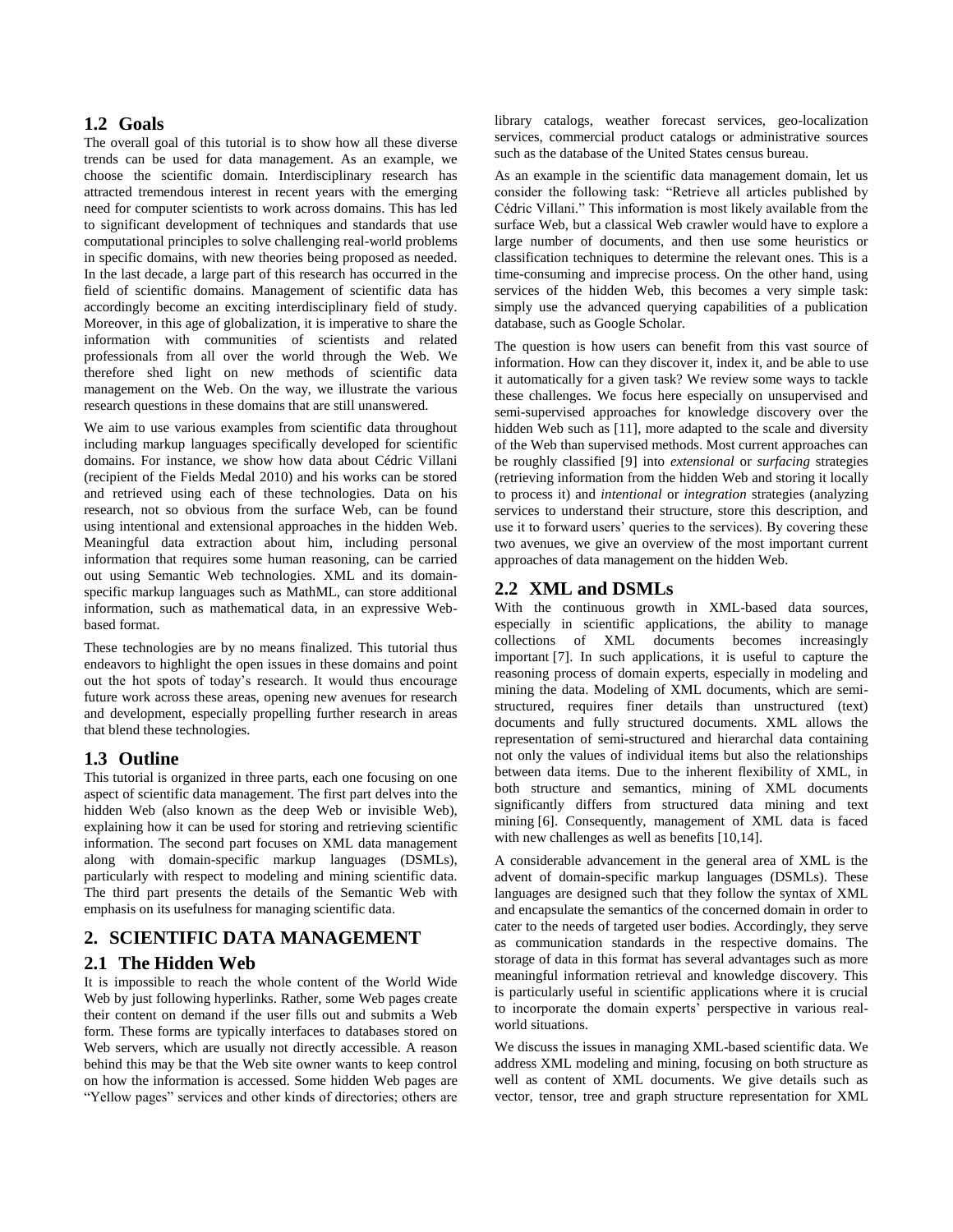data, and their usefulness in scientific data management. We cover DSMLs with emphasis on scientific domains, giving illustrative examples from MML (Medical Markup Language) [5] and MathML (Mathematical Markup Language) [3]. We explain the steps in DSML development [15], the desired properties of DSMLs, and the application of XML constraints to preserve semantic restrictions [4].

Furthermore, we describe how the XML model used for data storage facilitates information retrieval with languages in the XML family such as XQuery [2]. We also explain the advantages of using classical data mining techniques such as association rules and clustering over XML documents in conjunction with DSMLs to enhance knowledge discovery, especially from scientific data. Suitable examples from domains such as medicine are provided here [8,15]. Finally, open research questions are addressed pertaining to structure and content mining and a greater synergy between XML and DSMLs.

# **2.3 Semantic Web Technologies**

The Semantic Web project envisions that people will publish semantic information in a computer-processable formalism that allows the information to be globally interlinked. For this purpose, the World Wide Web Consortium (W3C) has developed the knowledge representation formalisms RDF [18] and OWL [17]. These formalisms are based on XML, but go beyond it by specifying semantic relationships between entities and even logical constraints on them. A collection of world knowledge in these formalisms is commonly called an *ontology* [12]. In this tutorial, first give an introduction to semantic knowledge representations and ontologies in general. We also explain the knowledge representation formalisms RDFS and OWL, their syntax and semantics. We explain the vision and the applications of the Semantic Web project.

We then show how the Semantic Web can be used for scientific data management. We introduce different existing semantic resources for scientific data, from publication databases such as DBLP, which have been published in RDF, to general purpose ontologies such as YAGO [13] or DBpedia [1], each containing thousands of scientists and scientific concepts and theories. Several large-scale ontologies are available online and are interlinked in the spirit of the Semantic Web.

We also explain how this information was gathered from different sources and how it can be queried using the SPARQL query language [19].

# **3. CHALLENGES**

We highlight some of the challenging issues leading to current research questions in each of these Web developments addressed in this work.

In the area of the hidden Web, although there are techniques to derive the type of input parameters and output records of a Web form, it is still challenging to get the precise semantics of a service. If a service, given a person, returns a year, how do we know whether this is the birth date, death date, or graduation date? Moreover, dealing with complex forms (such as those used to access specialized scientific databases), especially when there are dependencies between form fields, required and optional fields, etc., is a fully open problem by itself. Finally, a knowledge discovery system for the hidden Web that would not cover

specific Web sites or a specific domain of interest but would work at the scale of the whole Web is still to be constructed.

In the area of XML and DSMLs, some of the current issues and challenges in managing scientific data are:

- 1. Effectively modeling both structure and content features for XML documents to adequately represent scientific data and investigating how DSMLs can be useful here
- 2. Combining structure and content features in different types of data models which do not affect the *scalability* of the mining process
- 3. Integrating background knowledge of scientific processes in XML mining *algorithms* and harnessing DSMLs here
- 4. Developing new standards as needed especially to foster knowledge discovery by synergizing XML and DSMLs

The Semantic Web is still relatively young. Numerous challenges still wait to be solved:

- 1. One of the main open research questions is the reconciliation of different semantic conceptualizations in different ontologies. Techniques such as record linking and matching carry over from the database world, but present themselves in the new light of the Semantic Web, with more information and constraints available to support the mapping process.
- 2. Another challenge is the growing of the Semantic Web be it through community work, by converting existing databases into RDF, or by Information Extraction.
- 3. Reasoning on Web scale is likewise still an open issue. How can we apply automated reasoners on huge, potentially noisy data sets?
- 4. The Semantic Web can also be mined, for example to find sub- and super-class relationships or to find schema information.

With the presentation of these challenges, we aim at encouraging even more research in the areas of the hidden Web, XML, and the Semantic Web, to further enhance scientific data management.

# **4. CONCLUSIONS**

This tutorial would show that developments in the areas of the hidden Web, Semantic Web, XML and DSMLs have influenced the current state of the Web by improving the way different computer applications and services communicate, and relevant information is identified, especially in scientific domains.

Most of the data on the Web is so unstructured that only humans can understand it. However, the volume of the data is so huge that only machines can process it. This paradox highlights the importance of techniques "in between" the extremes: semistructured languages such as XML, the Semantic Web and the hidden Web. This tutorial sees itself as an invitation to researchers to make use of these technologies on one hand – and to contribute to these developments on the other hand. We believe that there is exciting research potential in bridging the different new developments on the Web.

# **5. AUTHOR BIOGRAPHIES**

**Fabian Suchanek** is a postdoctoral researcher at INRIA Saclay in Paris. He spent one year as a visiting researcher at Microsoft Research Silicon Valley. Fabian obtained his doctoral degree at the Max Planck Institute for Informatics/Germany in 2008. In his